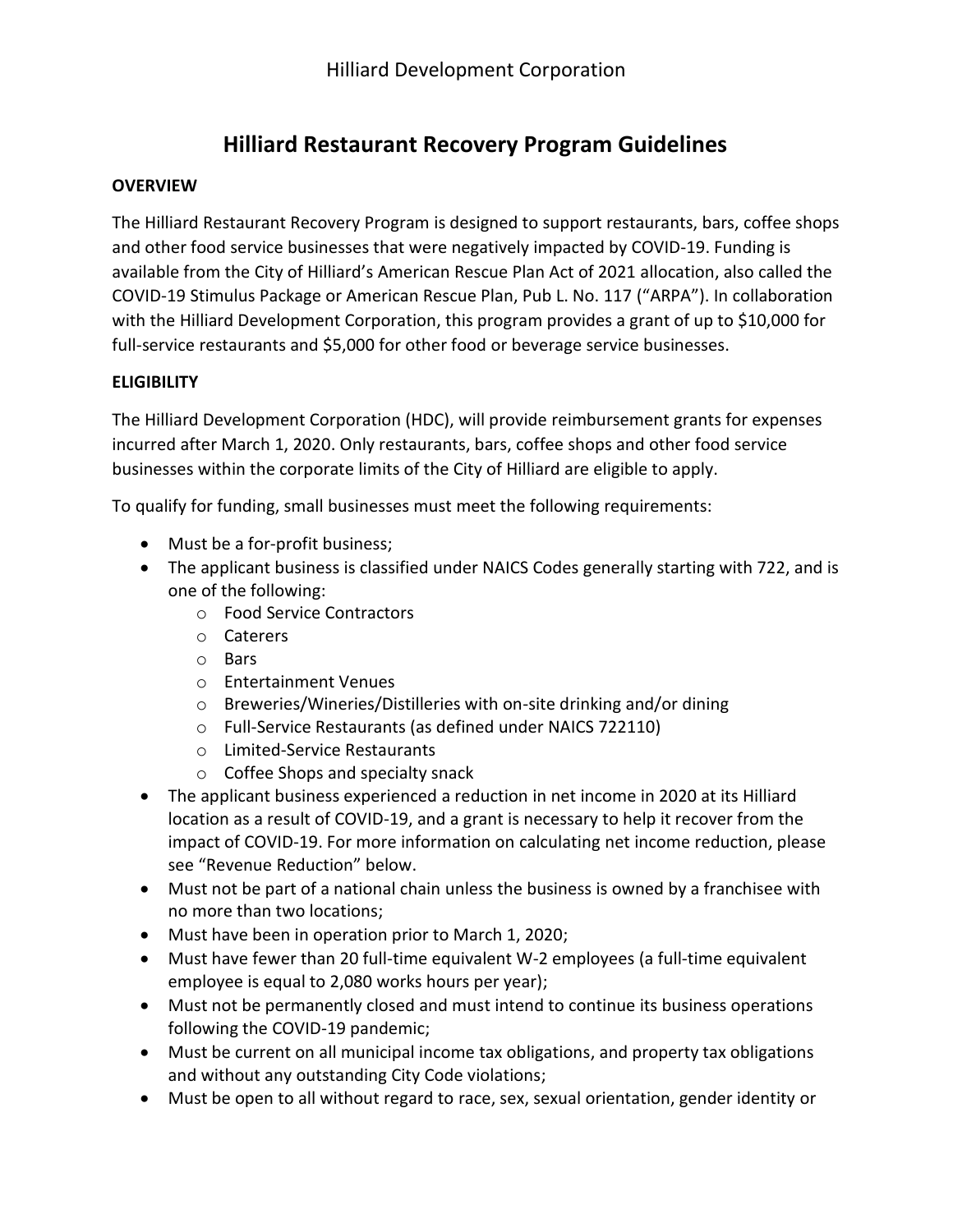## Hilliard Development Corporation

expression, color, religion, ancestry, national origin, age, disability, marital status, familial status, or military status

• The business shall not be owned or controlled by a City of Hilliard employee, elected official, or an immediate family member of a City of Hilliard employee or elected official.

#### **GRANT AMOUNT**

Grants are available to cover up to reimburse eligible project costs, not to exceed actual revenue loss or **\$10,000** for full-service restaurants (as defined under NAICS 722110) and **\$5,000** per other event, food or beverage service business. Grants are available on a first-come, first-served basis until funding is depleted.

#### **REVENUE REDUCTION**

Applicant businesses must provide evidence to show a revenue reduction of at its Hilliard location to be eligible for the Restaurant Recovery Program. An applicant's revenue will be calculated by HDC after collecting information from the business to determine the total amount of gross sales/receipts (before taking into account any business costs incurred) for calendar year 2019 and the total amount of gross sales/receipts for calendar year 2020. HDC will then determine the average monthly revenue amount for calendar year 2019 which will be compared to the average monthly revenue amount for calendar year 2020. The resulting revenue reduction percentage will be rounded to the nearest whole number. For businesses that began incurring sales/revenue after January 1, 2019 but before December 1, 2019, the average monthly gross sales/receipts for calendar year 2019 will be prorated based on the number of months the applicant business was in operation in 2019.

#### **TAX CONSEQUENCES**

IRS guidance indicates that grant funds derived from ARPA are included in gross income. The City of Hilliard and Hilliard Development Corporation do not provide tax advice and have no responsibility for any tax liability or other tax-related consequence of an applicant's acceptance of grant funds.

#### **ELIGIBLE PROJECTS**

- Temporary signage for the purpose of advertising services available during the public health crisis. To be eligible, the sign must comply with the City Manager's March 17, 2020, order regarding enforcement of Chapter 1129 of the Hilliard Codified Ordinances and must otherwise comply with applicable sections of the Codified Ordinances that were not expressly modified. Below is a general list of the eligible signage:
	- o Window signs and graphics
	- $\circ$  Sandwich board signs
	- o Banners
	- o Yard signs
- Capital costs associated with altering operational spaces to accommodate social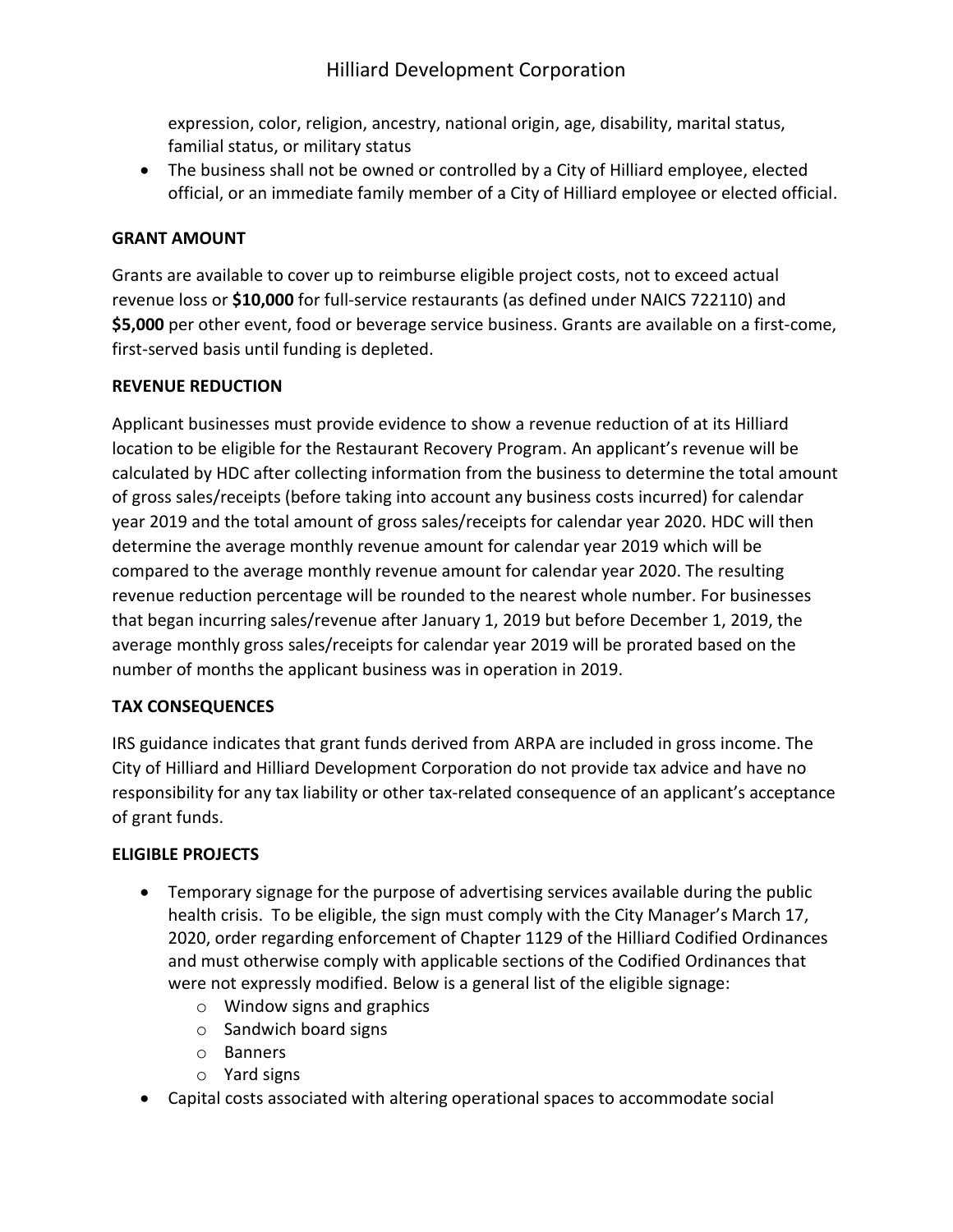distancing recommendations due to the COVID-19 crisis.

- Eligible capital expenses may include physical improvements that will allow local businesses to meet new health and safety requirements due to the COVID-19 crisis including new permanent outdoor eating areas, equipment, etc.
- Personal protective equipment to protect employees, customers, or clients from COVID-19.
- Mortgage or rent payments for business premises (personal residences explicitly excluded).
- Utility payments (excludes utilities for personal residences and cellular phones).
- Salaries, wages, or compensation paid to employees
- Business supplies or equipment

## **INELIGIBLE COSTS**

- Severance pay
- Expenses for costs outside of the City of Hilliard
- Costs incurred for federal, state, or local tax obligations.
- Costs incurred for non-business purposes.
- Costs incurred for political purposes.
- Bonuses or increased compensation for business owners.
- Costs incurred for which the business has or will receive reimbursement from another source, including any other federal, state or local government loan or grant program and insurance proceeds.

## **GRANT REQUIREMENTS**

Grants must be used for eligible expenses directly related to effects of the COVID-19 pandemic emergency, and the grant funds must be applied toward their operations within the City of Hilliard corporation limits. The applicant shall comply with all state and federal orders in response to COVID-19, applicable provisions of the Hilliard Codified Ordinances and the Ohio Building Code. Businesses or individuals cited for violating a state or federal COVID-19 order are ineligible. A conviction of a criminal offense is not necessary for a business or individual to be considered as violating the state or federal COVID-19 order.

Applicants have 30 days from the HDC award e-mail response to submit for reimbursement. HDC will notify the applicant its approval or denial.

## **GRANT PROCESS**

**Step 1 – Grant Application -** The applicant must submit the application and income verification documentation by e-mail to **business@hilliardohio.gov.** HDC will notify the applicant by e-mail of its approval or disapproval.

• **Income Verification Documentation**. To document 2019 and 2020 gross